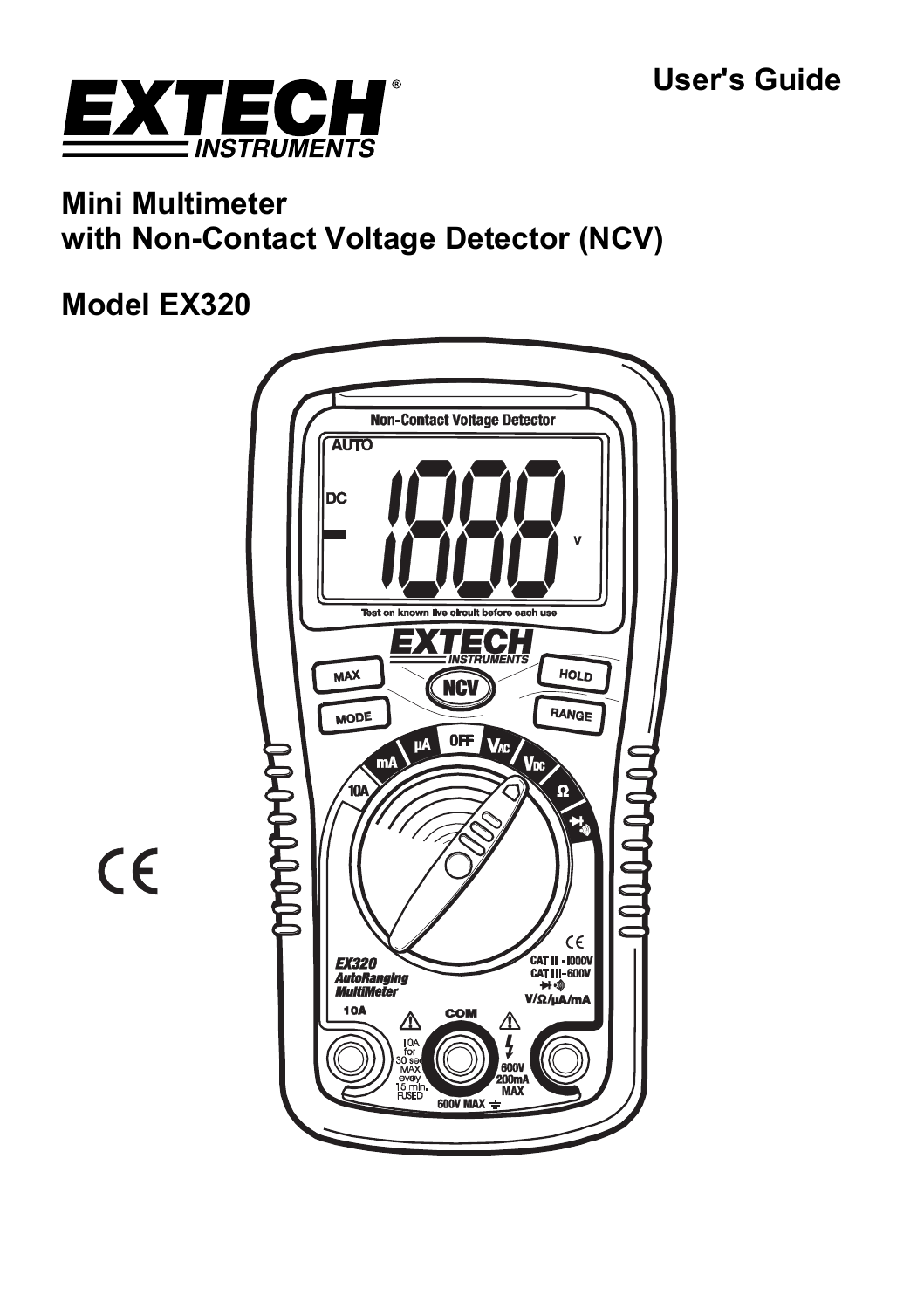# *Introduction*

Congratulations on your purchase of the Extech EX320 Meter. The EX320 offers AC/DC Voltage, AC/DC Current, Resistance, Diode, Continuity, non-contact Voltage Detection. Proper use and care of this meter will provide many years of reliable service.

### *Safety*



This symbol adjacent to another symbol, terminal or operating device indicates that the operator must refer to an explanation in the Operating Instructions to avoid personal injury or damage to the meter.

This **WARNING** symbol indicates a potentially hazardous situation, which if not avoided, could result in death or serious injury.



This **CAUTION** symbol indicates a potentially hazardous situation, which if not avoided, may result damage to the product.

This symbol advises the user that the terminal(s) so marked must not be connected to a circuit point at which the voltage with respect to earth ground exceeds 600V.

This symbol adjacent to one or more terminals identifies them as being associated with ranges that may, in normal use, be subjected to particularly hazardous voltages. For maximum safety, the meter and its test leads should not be handled when these terminals are energized.

This symbol indicates that a device is protected throughout by double insulation or reinforced insulation.

#### **SAFETY INSTRUCTIONS**

This meter has been designed for safe use, but must be operated with caution. The rules listed below must be carefully followed for safe operation.

- **Input Protection Limits**  Function **Nation Function Maximum Input** V DC or V AC 600V AC and DC mA AC/DC 500mA DC/AC A AC/DC 10A DC/AC (for 30 seconds max. every 15 minutes Resistance, Diode Test, Continuity | 250V DC/AC Temperature 250V DC/AC
- 1. **NEVER** apply voltage or current to the meter that exceeds the specified maximum:

- 2. **USE EXTREME CAUTION** when working with high voltages.
- 3. **DO NOT** measure voltage if the voltage on the "COM" input jack exceeds 600V above earth ground.
- 4. **NEVER** connect the meter leads across a voltage source while the function switch is in the current, resistance, or diode mode. Doing so can damage the meter.
- 5. **ALWAYS** discharge filter capacitors in power supplies and disconnect the power when making resistance or diode tests.
- 6. **ALWAYS** turn off power and disconnect test leads before opening the covers to replace the fuse or battery.
- 7. **NEVER** operate the meter unless the back cover and the battery and fuse covers are in place and fastened securely.
- 8. If the equipment is used in a manner not specified by the manufacturer, the protection provided by the equipment may be impaired.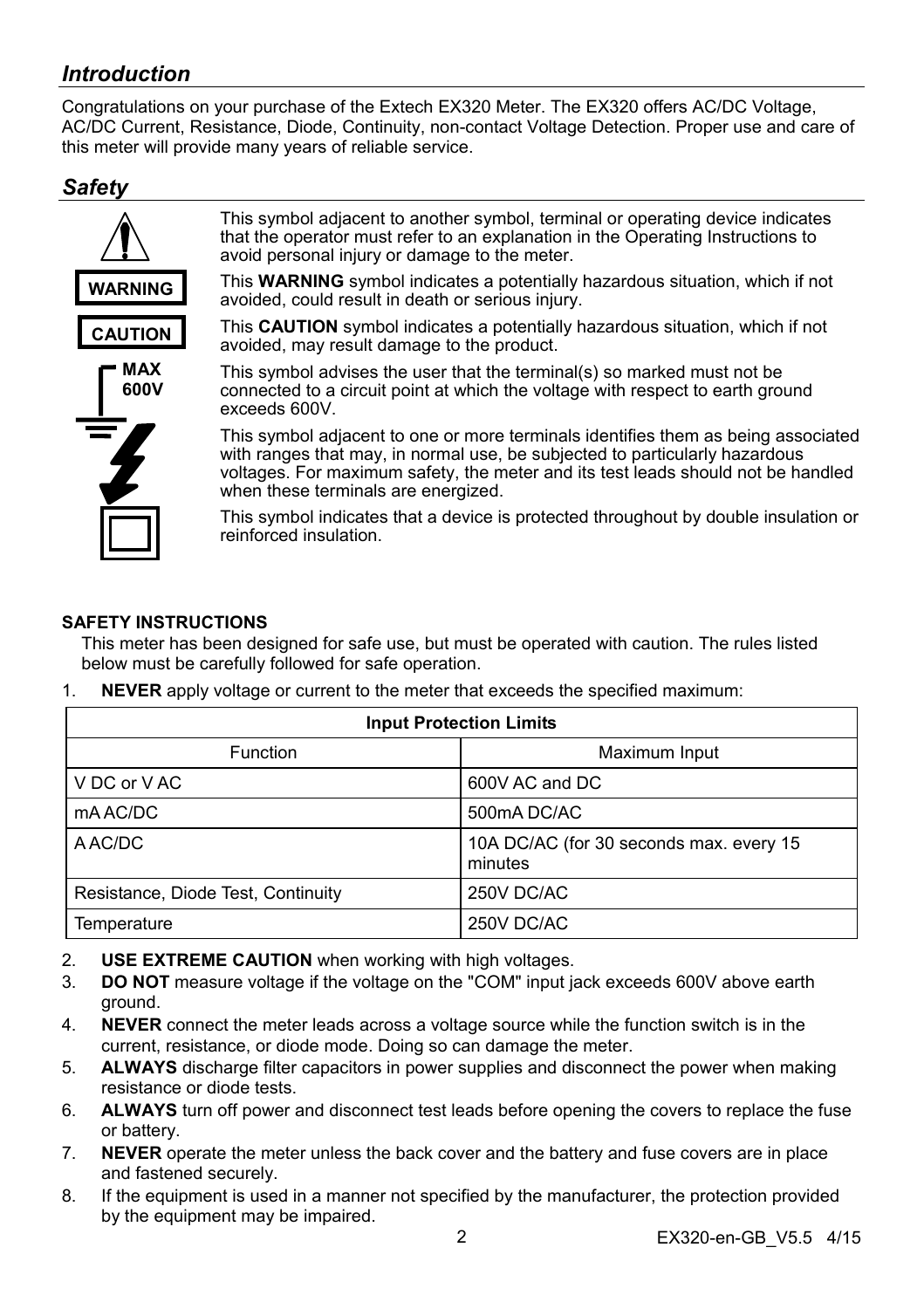#### **CAUTIONS**

- Improper use of this meter can cause damage, shock, injury or death. Read and understand this user manual before operating the meter.
- Always remove the test leads before replacing the battery or fuses.
- Inspect the condition of the test leads and the meter itself for any damage before operating the meter.
- Use great care when making measurements if the voltages are greater than 25VAC rms or 35VDC. These voltages are considered a shock hazard.
- Warning! This is a class A equipment. This equipment can cause interferences in the living quarters; in this case the operator can be required to carry out adequate measures.
- Always discharge capacitors and remove power from the device under test before performing Diode, Resistance or Continuity tests.
- Voltage checks on electrical outlets can be difficult and misleading because of the uncertainty of connection to the recessed electrical contacts. Other means should be used to ensure that the terminals are not "live".
- If the equipment is used in a manner not specified by the manufacturer, the protection provided by the equipment may be impaired.
- This device is not a toy and must not reach children's hands. It contains hazardous objects as well as small parts that the children could swallow. In case a child swallows any of them, please contact a physician immediately
- Do not leave batteries and packing material lying around unattended; they can be dangerous for children if they use them as toys
- In case the device is going to be unused for an extended period of time, remove the batteries to prevent them from training
- Expired or damaged batteries can cause cauterization on contact with the skin. Always, therefore, use suitable hand gloves in such cases
- See that the batteries are not short-circuited. Do not throw batteries into the fire.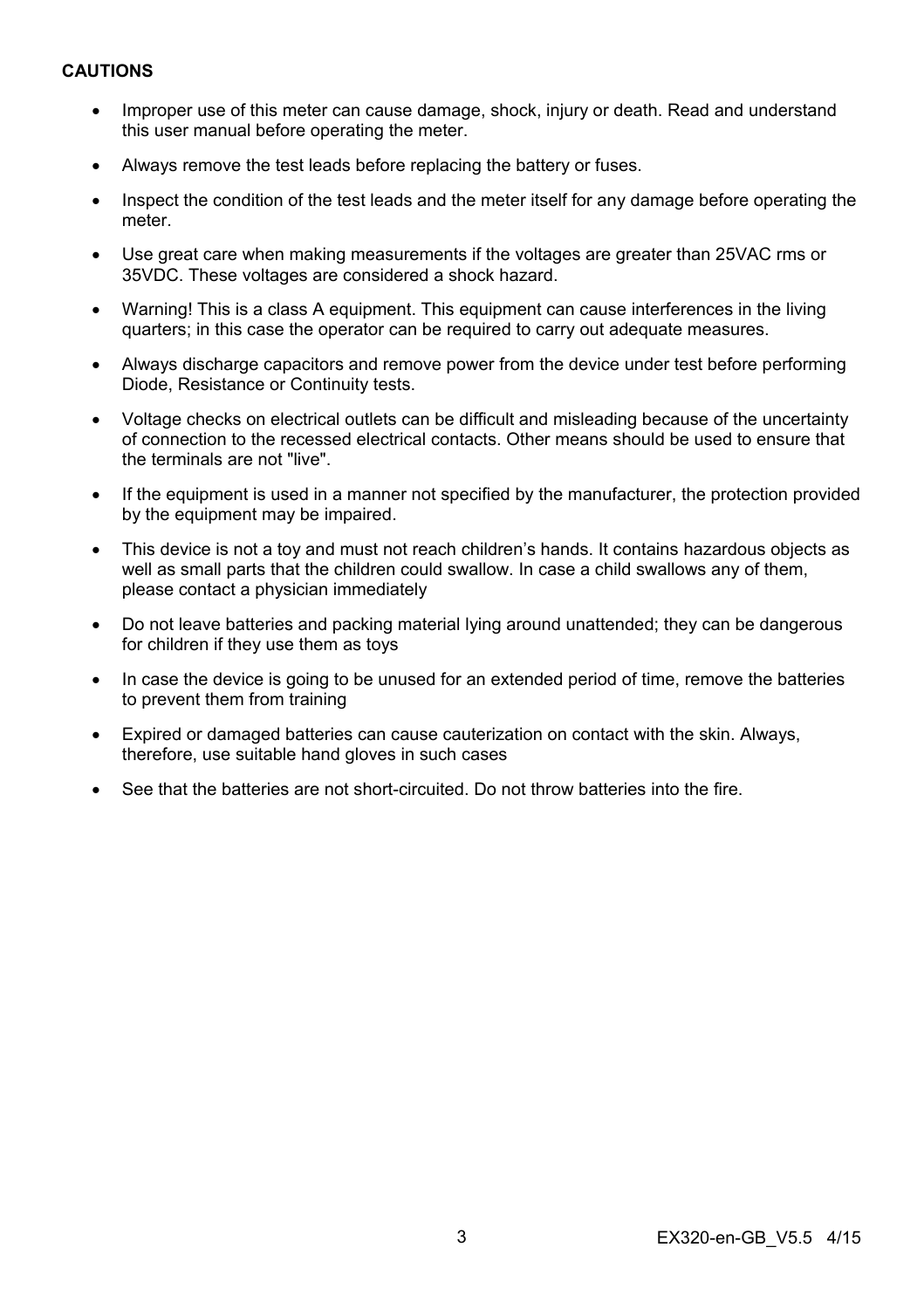## *Controls and Jacks*

- 1. AC Voltage Detector Sensor
- 2. AC Voltage Detector indicator light
- $3$  LCD
- 4. MAX push-button
- 5. MODE button
- 6. Non-contact AC Voltage Detector test button
- 7. Rotary function dial
- 8. 10 ampere test lead jack
- 9. COM test lead jack
- 10. Test lead jack for voltage, milli-amp, micro-amp, resistance
- 11. RANGE button
- 12. HOLD button
- 13. Protective rubber holster (must be removed to access the rear battery compartment)

# *Display Symbols and Annunciators*

- $\mu$  micro (10<sup>-6</sup>) (amps)
- m milli  $(10^{-3})$  (volts, amps)
- k kilo  $(10^3)$  (ohms)
- M mega  $(10^6)$  (ohms)
- MAX Highest reading
- AC Alternating current
- DC Direct current
- •))) Continuity
- ₩ Diode test
- Ĥ Battery status
- A Amps
- Ω Ohms
- V Volts
- AUTO Autoranging
- HOLD Display hold



Test on known live circuit before each use

12

 $-11$ 

13

 $1 \overline{2}$ 

3

4 5 6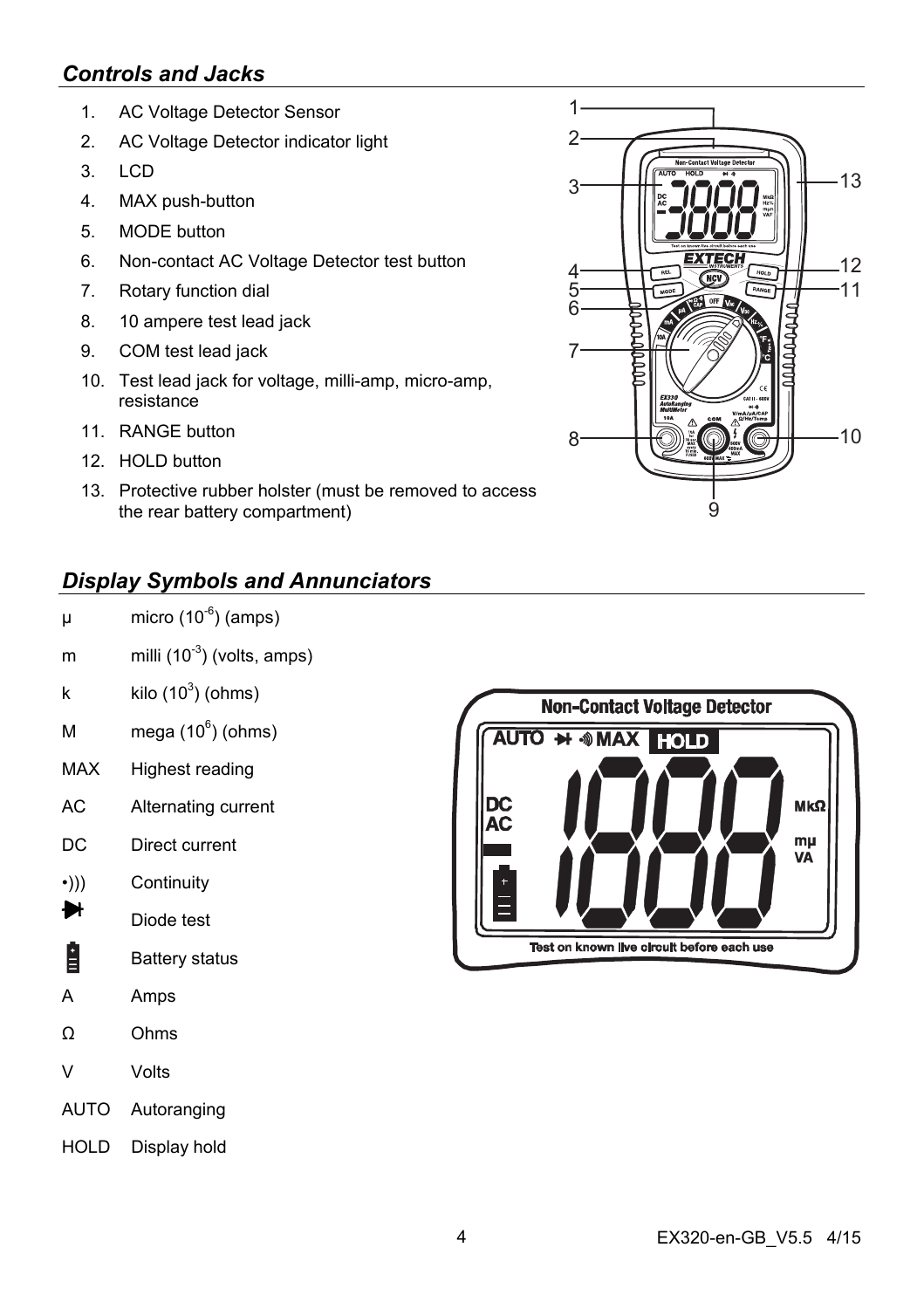### *Operating Instructions*

**WARNING**: Risk of electrocution. High-voltage circuits, both AC and DC, are very dangerous and should be measured with great care.

- 1. ALWAYS turn the function switch to the OFF position when the meter is not in use.
- 2. Press the HOLD button to freeze a displayed reading
- **NOTE**: On some low AC and DC voltage ranges, with the test leads not connected to a device, the display may show a random, changing reading. This is normal and is caused by the high-input sensitivity. The reading will stabilize and give a proper measurement when connected to a circuit.

#### **NON-CONTACT AC VOLTAGE DETECTOR**

The EX320 can detect the presence of AC voltage (from 100 to 600VAC) simply by being held very near to a voltage source.

**WARNING**: Test the AC voltage detector on a known live circuit before each use.

**WARNING**: Before using the meter in the AC Voltage Detector mode, verify that the battery is fresh by confirming characters appear on the LCD when the function dial is turned to any position. Do not attempt to use the meter as an AC Voltage Detector if the battery is weak or bad.

The NCV function works on any rotary switch position.

- 1. Test the detector on a known live circuit before use.
- 2. Press and hold the NCV button for the duration of the test. The meter will beep once when the button is pushed.
- 3. Hold the top of the meter very close to the voltage source as shown.
- 4. If voltage is present, the rim of the LCD display will flash a bright orange and an audible warning will sound.

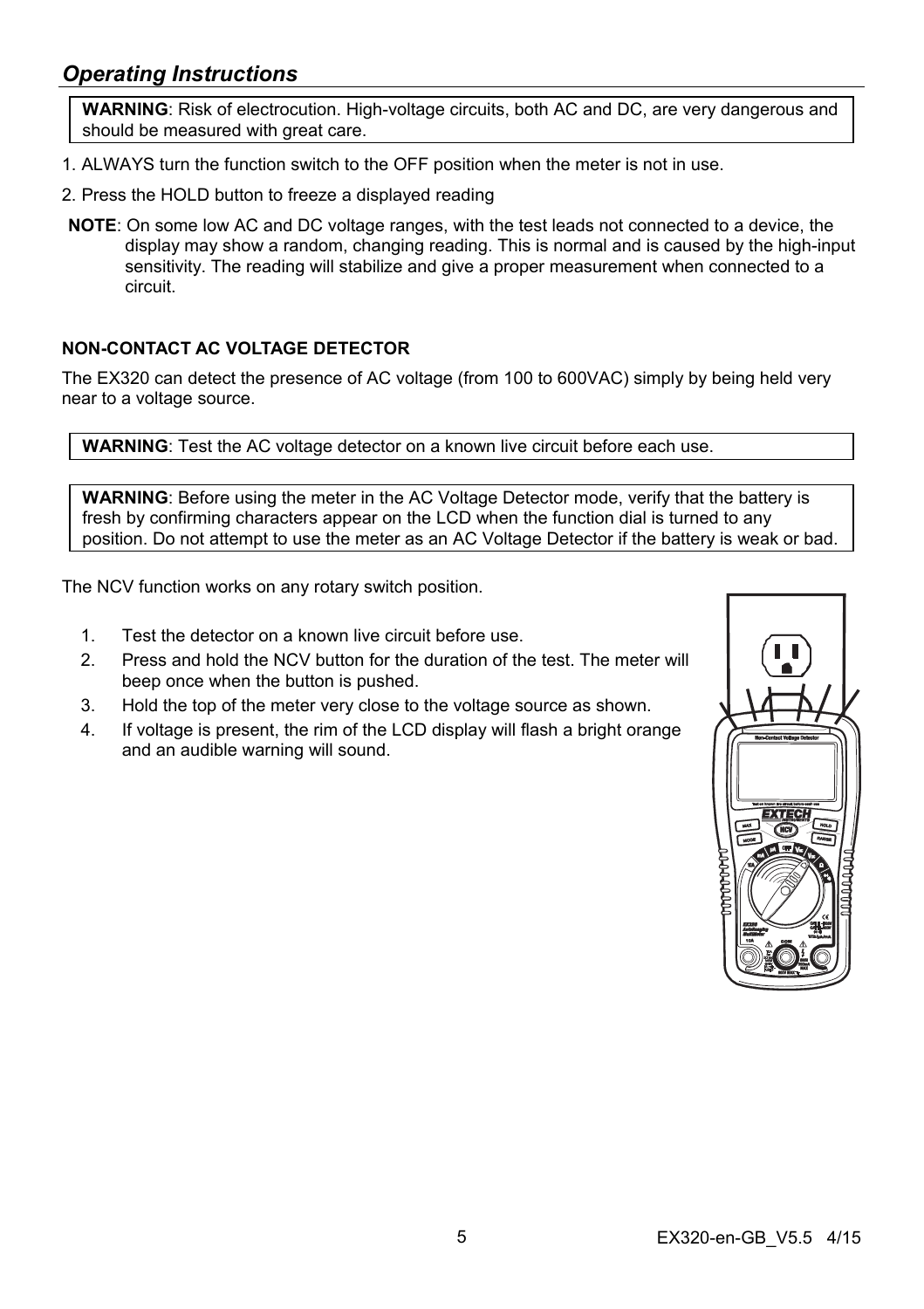#### **AC VOLTAGE MEASUREMENTS**

**WARNING:** Risk of Electrocution. The probe tips may not be long enough to contact the live parts inside some 240V outlets for appliances because the contacts are recessed deep in the outlets. As a result, the reading may show 0 volts when the outlet actually has voltage on it. Make sure the probe tips are touching the metal contacts inside the outlet before assuming that no voltage is present.

**CAUTION:** Do not measure AC voltages if a motor on the circuit is being switched ON or OFF. Large voltage surges may occur that can damage the meter.

- 1. Set the function switch to the VAC position.
- 2. Insert the black test lead banana plug into the negative **COM** jack. Insert red test lead banana plug into the positive **V** jack.
- 3. Touch the black test probe tip to the neutral side of the circuit.
- 4. Touch the red test probe tip to the "hot" side of circuit.
- 5. Read the voltage in the display.



#### **DC VOLTAGE MEASUREMENTS**

**CAUTION:** Do not measure DC voltages if a motor on the circuit is being switched ON or OFF. Large voltage surges may occur that can damage the meter.

- 1. Set the function switch to the VDC position.
- 2. Insert the black test lead banana plug into the negative **COM** jack.

Insert the red test lead banana plug into the positive **V** jack.

- 3. Touch the black test probe tip to the negative side of the circuit. Touch the red test probe tip to the positive side of the circuit.
- 4. Read the voltage in the display.

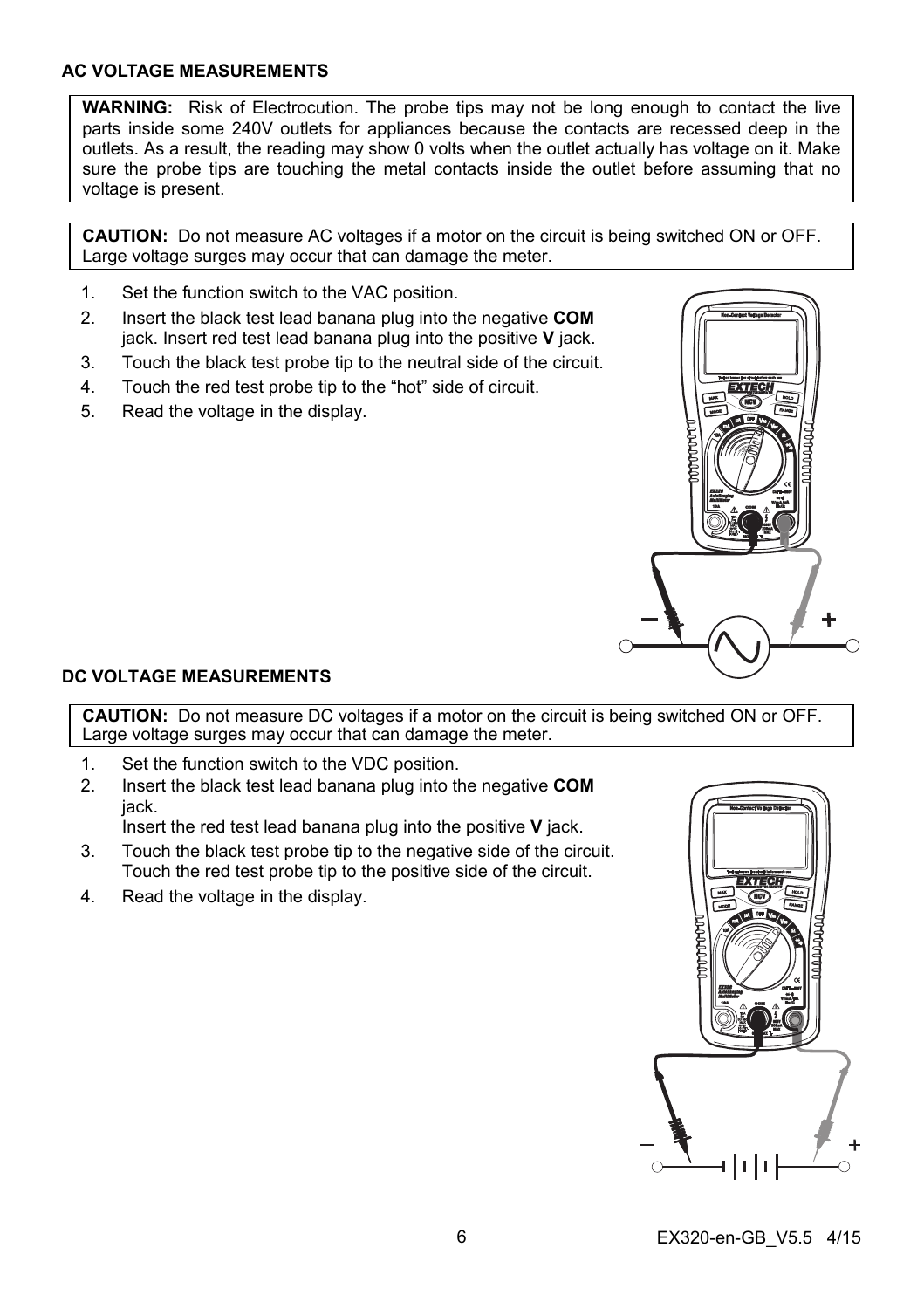#### **AC / DC CURRENT MEASUREMENTS**

**CAUTION:** Do not make current measurements at 10 Amps for longer than 30 seconds. Exceeding 30 seconds may cause damage to the meter and/or the test leads.

- 1. Insert the black test lead banana plug into the negative **COM** jack.
- 2. For current measurements up to 4000µA, set the function switch to the µA position and insert the red test lead banana plug into the **mA/µA** jack
- 3. For current measurements up to 400mA, set the function switch to the mA position and insert the red test lead banana plug into the **mA/µA** jack.
- 4. For current measurements up to 10A, set the function switch to the 10A range and insert the red test lead banana plug into the **10A** jack.
- 5. Use the MODE button to select AC or DC current. The display will reflect the selection.
- 6. Remove power from the circuit under test, then open up the circuit at the point where you wish to measure current.
- 7. Touch the black test probe tip to the negative side of the circuit. Touch the red test probe tip to the positive side of the circuit.
- 8. Apply power to the circuit.
- 9. Read the current in the display.



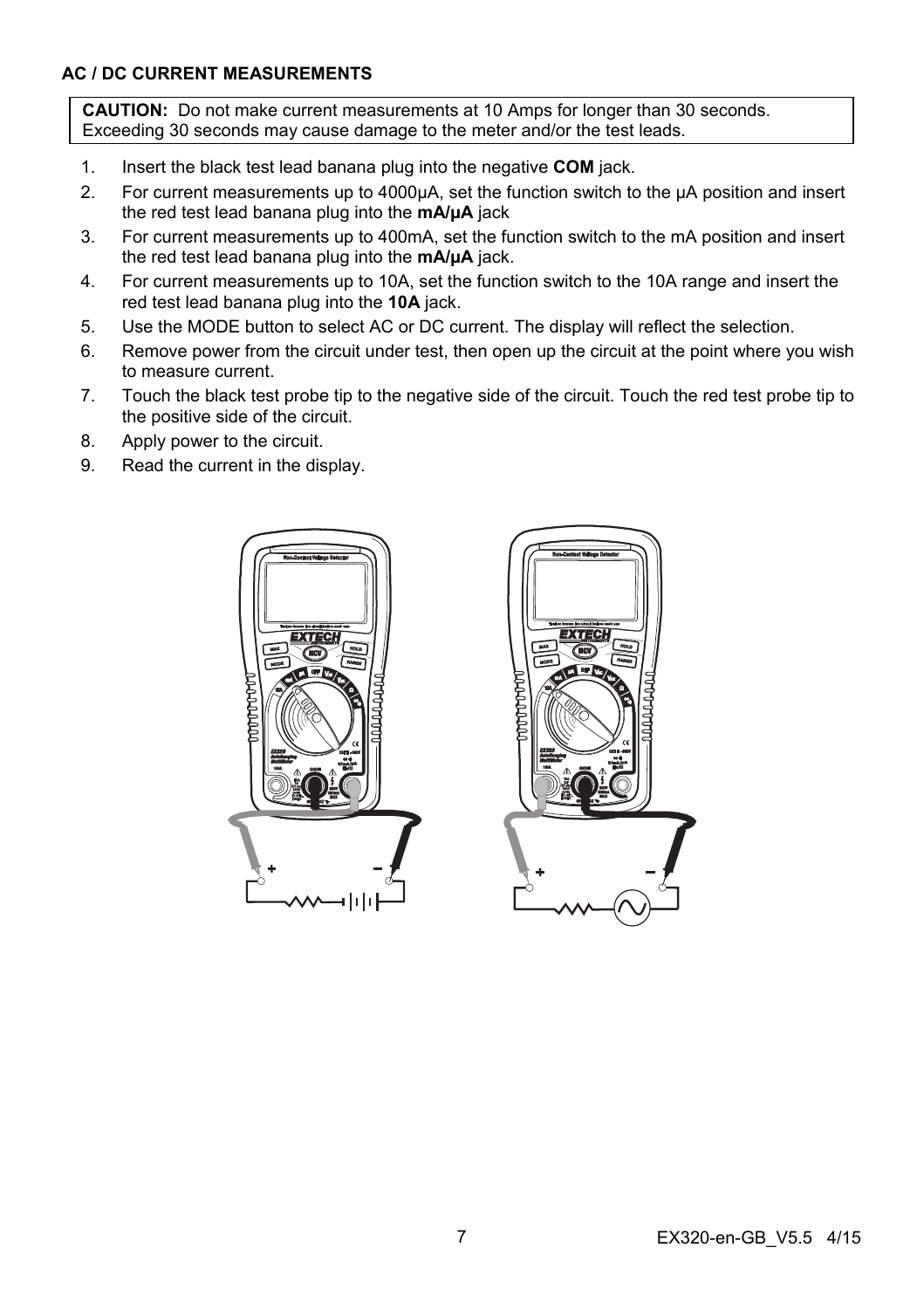#### **RESISTANCE MEASUREMENTS**

**WARNING:** To avoid electric shock, disconnect power to the unit under test and discharge all capacitors before taking any resistance measurements. Remove the batteries and unplug the line cords.

- 1. Set the function switch to the  $\Omega$  position.
- 2. Insert the black test lead banana plug into the negative **COM** jack.
	- Insert the red test lead banana plug into the positive  $\Omega$  jack.
- 3. Touch the test probe tips across the circuit or component under test. It is best to disconnect one side of the circuit under test so the rest of the circuit will not interfere with the resistance reading.
- 4. Read the resistance in the display.



#### **CONTINUITY CHECK**

**WARNING:** To avoid electric shock, never measure continuity on circuits or wires that have voltage on them.

- 1. Set the function switch to the position.
- 2. Insert the black lead banana plug into the negative **COM** jack.
- 3. Insert the red test lead banana plug into the positive  $\Omega$ jack.
- 4. Use the MODE button to view<sup>-buth</sup> the icon on the display.
- 5. Touch the test probe tips to the circuit or wire you wish to check.
- 6. If the resistance is less than approximately 100, the audible signal will sound. If the circuit is 'open' (bad), the display will indicate "OL".

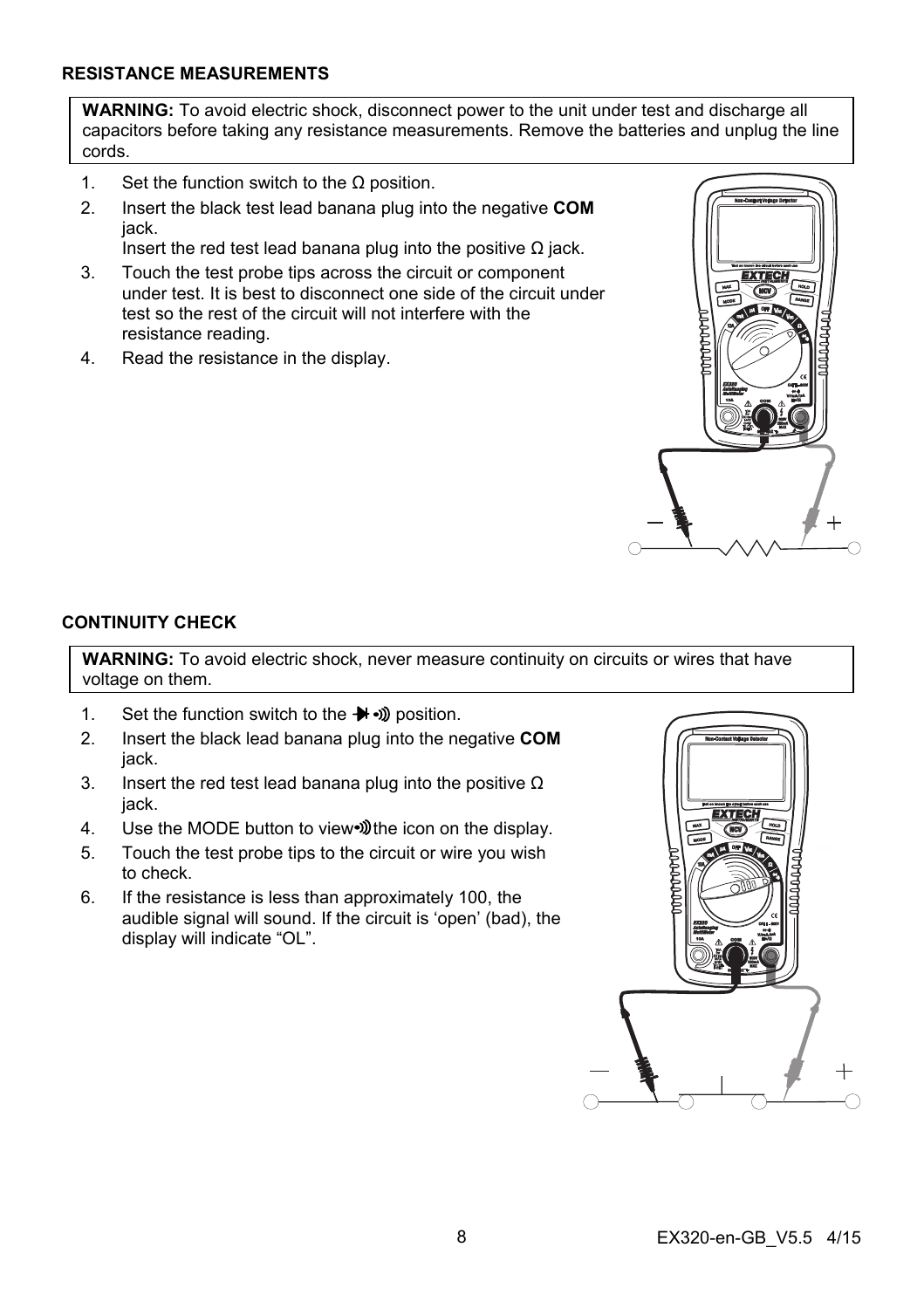#### **DIODE TEST**

- 1. Set the function switch to the  $\rightarrow$   $\rightarrow$  position.
- 2. Insert the black test lead banana plug into the negative **COM** jack and the red test lead banana plug into the positive jack.
- 3. Use the MODE button to view the  $\blacktriangleright$  icon on the display.
- 4. Touch the test probes to the diode under test. Forward voltage will typically indicate 0.400 to 0.700V. Reverse voltage will indicate "**OL**". Shorted devices will indicate near 0V and an open device will indicate "**OL**" in both polarities.



#### **AUTO-MANUAL RANGE SELECTION**

When the meter is first turned on, it automatically goes into the Auto Range mode. This automatically selects the best range for the measurements being made and is generally the best mode for most measurements. For measurement situations requiring that a range be manually selected, perform the following:

- 1. Press the RANGE key. The **AUTO** display indicator will turn off.
- 2. Press RANGE to step through the available ranges until the desired range is selected.
- 3. To exit the Manual Ranging mode and return to Auto Range, press and hold the RANGE key for 2 seconds.

#### **MAX MODE**

Press the MAX button (the MAX icon will appear on the LCD). The meter will now only display the highest reading during a test. Each time a higher reading is encountered, the display will update. Press the MAX button again to exit this mode.

#### **AUTO POWER OFF**

The meter will automatically turn off after 15 minutes of inactivity. This will conserve battery energy. To turn the meter on after an Auto Power OFF, simply turn the rotary switch to OFF and then back to the desired setting.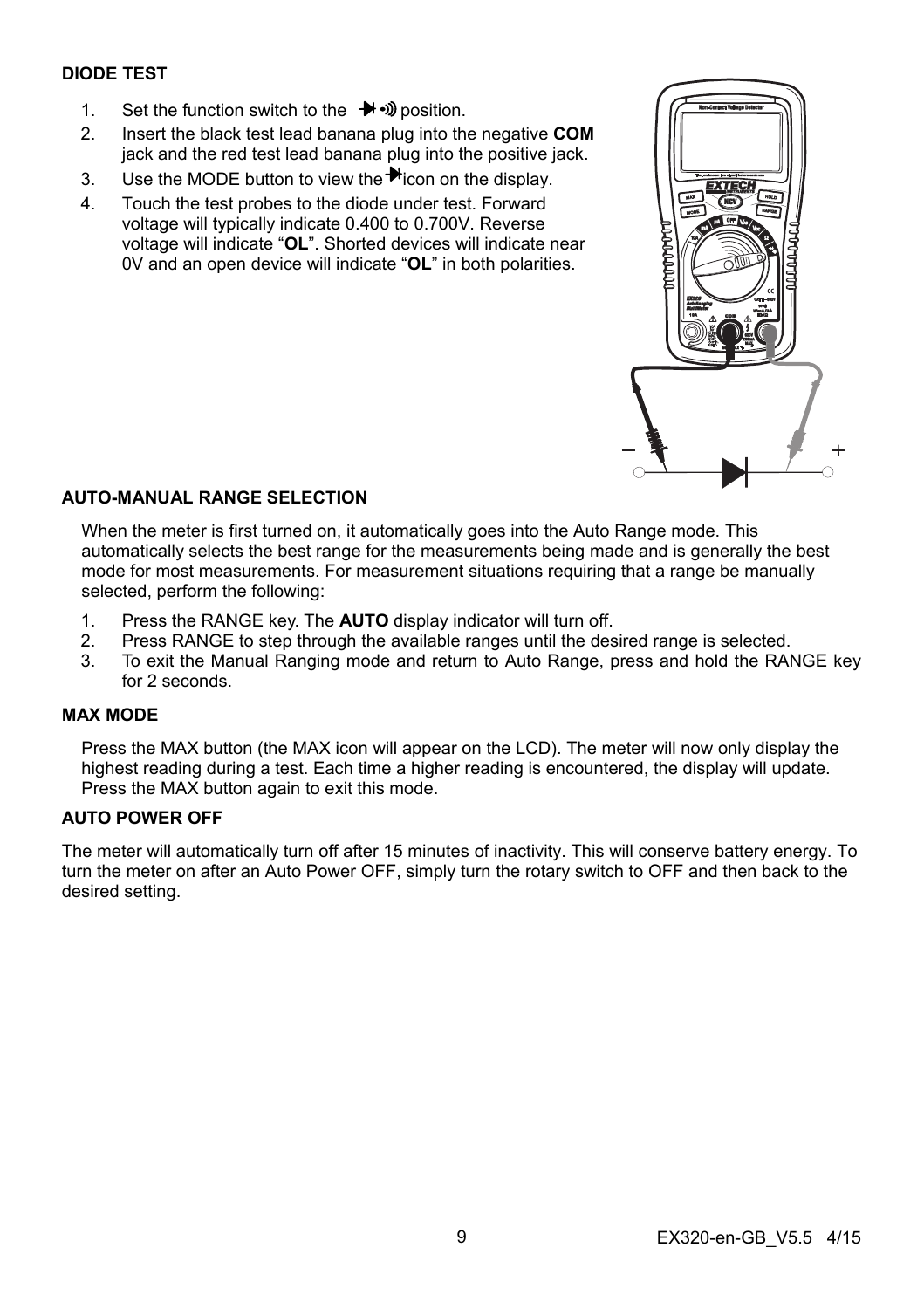### *Maintenance*

**WARNING**: To avoid electric shock, disconnect the test leads from any source of voltage before removing the back cover or the battery or fuse covers.

**WARNING:** To avoid electric shock, do not operate your meter until the battery and fuse covers are in place and fastened securely.

This MultiMeter is designed to provide years of dependable service, if the following care instructions are performed:

- 1. **KEEP THE METER DRY**. If it gets wet, dry it immediately.
- 2. **USE AND STORE THE METER IN NORMAL TEMPERATURES.** Temperature extremes can shorten the life of the electronic parts and distort or melt plastic parts.
- 3. **HANDLE THE METER GENTLY AND CAREFULLY.** Dropping it can damage the electronic parts or the case.
- 4. **KEEP THE METER CLEAN.** Wipe the case occasionally with a damp cloth. DO NOT use chemicals, cleaning solvents, or detergents.
- 5. **USE ONLY FRESH BATTERIES OF THE RECOMMENDED SIZE AND TYPE.** Remove old or weak batteries so they do not leak and damage the unit.
- 6. **IF THE METER IS TO BE STORED FOR A LONG PERIOD OF TIME**, the batteries should be removed to prevent damage to the unit.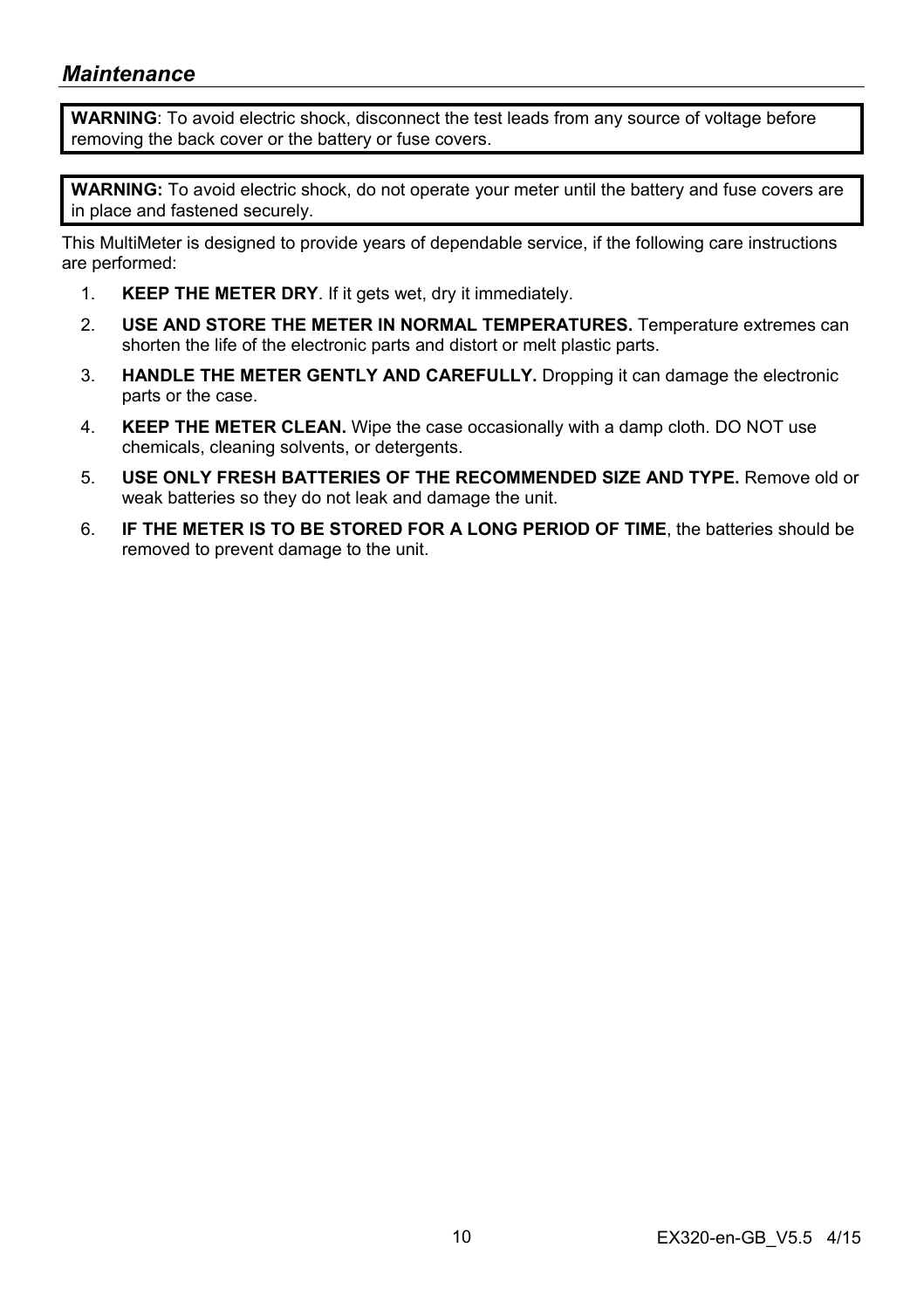#### **BATTERY INSTALLATION and LOW BATTERY INDICATION**

**WARNING**: To avoid electric shock, disconnect the test leads from any source of voltage before removing the battery cover.

#### **LOW BATTERY INDICATION**

The  $\mathbf{E}$  icon will appear in the lower left-hand corner of the display when the battery voltage becomes low. Replace the batteries when this appears.

#### **BATTERY REPLACEMENT**

- 1. Disconnect the test leads from the meter.
- 2. Remove the protective rubber holster as shown in the diagram.
- 3. Remove the Phillips head screw located on the lower back of the instrument.
- 4. Flip up the fuse/battery compartment cover to access the batteries.
- 5. Gently remove the batteries and install two new 1.5V 'AAA' batteries observing polarity.
- 6. Secure the fuse/battery compartment cover.
- 7. Place the protective rubber holster on the meter.

Never dispose of used batteries or rechargeable batteries in household waste.



As consumers, users are legally required to take used batteries to appropriate collection sites, the retail store where the batteries were purchased, or wherever batteries are sold.

**Disposal:** Do not dispose of this instrument in household waste. The user is obligated to take end-oflife devices to a designated collection point for the disposal of electrical and electronic equipment.

#### **Other Battery Safety Reminders**

 $\circ$  Never dispose of batteries in a fire. Batteries may explode or leak.

Never mix battery types. Always install new batteries of the same type

**WARNING:** To avoid electric shock, do not operate the meter until the batteries and the fuses are in place and fastened securely.



- 1. Removable Rubber Holster
- 2. Meter
- 3. Battery
- 4. Fuses
- 5. Compartment Cover
- 6. Rubber Holster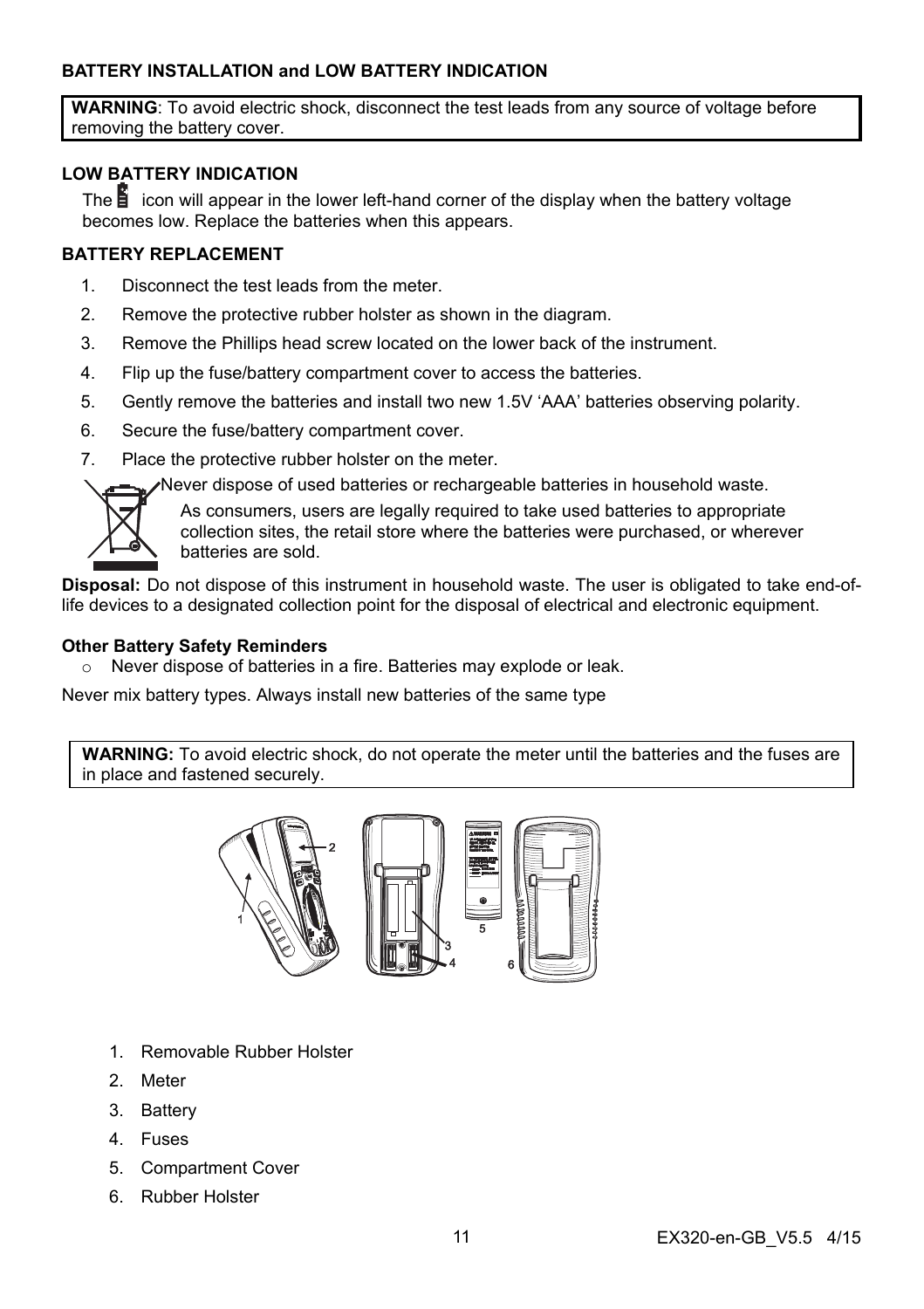#### **REPLACING THE FUSES**

**WARNING**: To avoid electric shock, disconnect the test leads from any source of voltage before removing the fuse cover.

- 1. Disconnect the test leads from the meter.
- 2. Remove the protective rubber holster as shown in the diagram.
- 3. Remove the Phillips head screw located on the lower back of the instrument.
- 4. Flip up the fuse/battery compartment cover to access the fuses.
- 5. Gently remove the fuse(s) and install new fuse(s) into the holder(s).
- 6. Always use fuses of the proper size and value (200mA/250V fast blow for the mA / µA ranges, 10A/250V fast blow for the A range). Both fuses are 5x20mm in size.
- 7. Secure the fuse/battery compartment cover.
- 8. Place the protective rubber holster on the meter.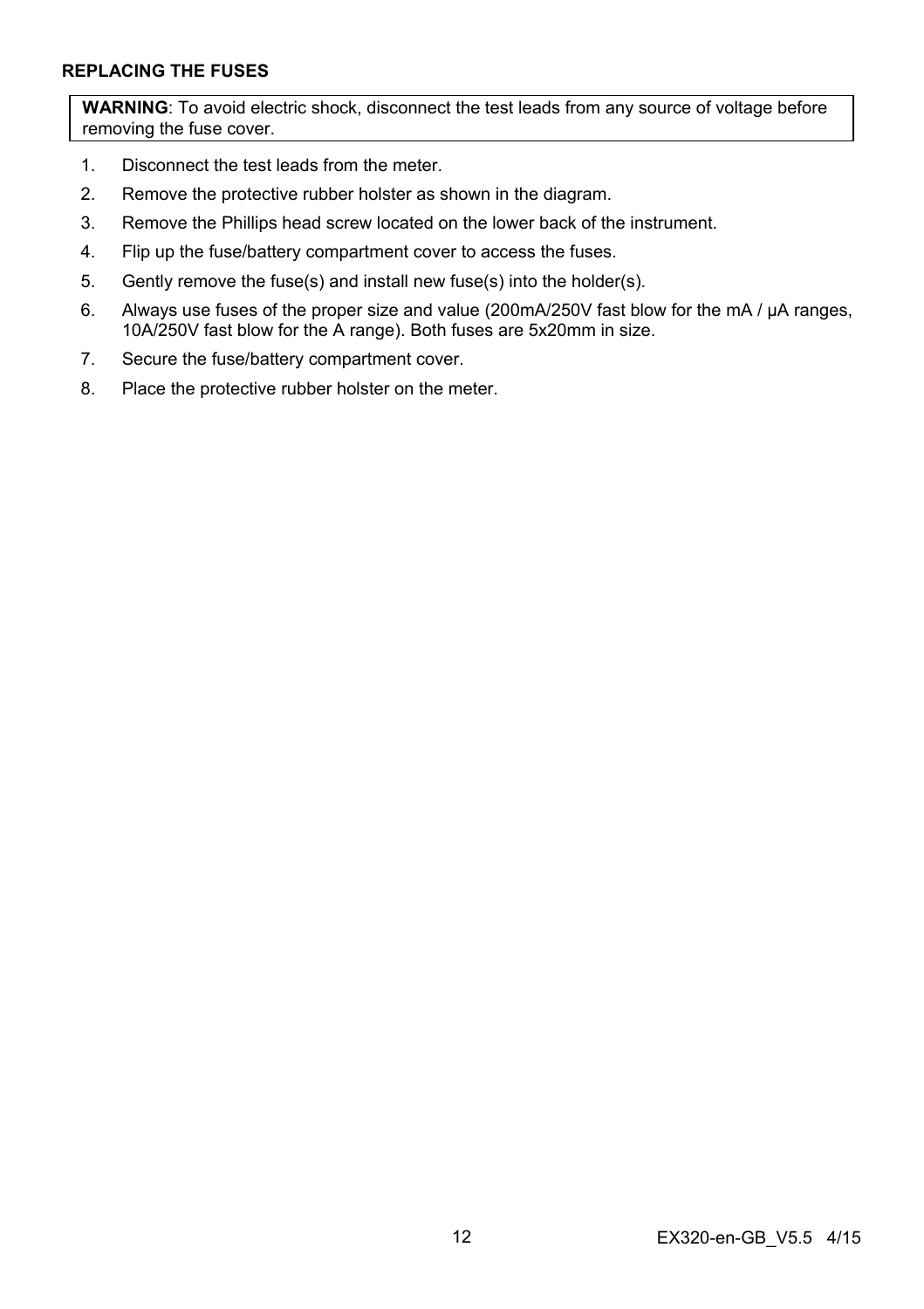# *Specifications*

| <b>Function</b>                    | Range              | <b>Resolution</b>                                                                                                                                                                                                  | <b>Accuracy</b>                                                   |
|------------------------------------|--------------------|--------------------------------------------------------------------------------------------------------------------------------------------------------------------------------------------------------------------|-------------------------------------------------------------------|
| Non-contact AC<br>Voltage detector | 100 to 600VAC      | Resolution & accuracy do not apply since the meter does not<br>display the voltage in this mode. The lamp at the top of the<br>meter's display flashes when voltage is sensed and an audible<br>warning will sound |                                                                   |
| DC Voltage                         | 200mV              | 0.1 <sub>m</sub>                                                                                                                                                                                                   | $\pm$ (0.5% reading + 2 digits)                                   |
| (VDC)                              | 2V                 | 0.001V                                                                                                                                                                                                             | $\pm$ (1.0% reading + 2 digits)                                   |
|                                    | 20V                | 0.01V                                                                                                                                                                                                              |                                                                   |
|                                    | 200V               | 0.1V                                                                                                                                                                                                               |                                                                   |
|                                    | 600V               | 1V                                                                                                                                                                                                                 | $\pm$ (1.5% reading + 2 digits)                                   |
| <b>AC Voltage</b>                  | 200mV              | 0.1 <sub>m</sub>                                                                                                                                                                                                   | $\pm$ (1.0% reading + 30 digits)                                  |
| (VAC)<br>(50/60Hz)                 | 2V                 | $0.001$ m $V$                                                                                                                                                                                                      | $\pm$ (1.5% reading + 3 digits)<br>$\pm$ (2.0% reading + 4 digits |
|                                    | 20V                | 0.01V                                                                                                                                                                                                              |                                                                   |
|                                    | 200V               | 0.1V                                                                                                                                                                                                               |                                                                   |
|                                    | 600V               | 1V                                                                                                                                                                                                                 |                                                                   |
| <b>DC Current</b>                  | $200\mu A$         | $0.1\muA$                                                                                                                                                                                                          | $\pm$ (1.0% reading + 3 digits)                                   |
| (ADC)                              | 2000µA             | 1 A                                                                                                                                                                                                                | $\pm$ (1.5% reading + 3 digits)                                   |
|                                    | 20 <sub>m</sub> A  | 0.01mA                                                                                                                                                                                                             |                                                                   |
|                                    | 200 <sub>m</sub> A | 0.1 <sub>m</sub> A                                                                                                                                                                                                 |                                                                   |
|                                    | 10A                | 0.01A                                                                                                                                                                                                              | $\pm$ (2.5% reading + 5 digits)                                   |
| <b>AC Current</b>                  | $200\mu A$         | $0.1\mu$ A                                                                                                                                                                                                         | $\pm$ (1.5% reading + 5 digits)                                   |
| (ABC)<br>(50/60Hz)                 | 2000µA             | 1 A                                                                                                                                                                                                                | $\pm$ (1.8% reading + 5 digits)                                   |
|                                    | 20 <sub>m</sub> A  | 0.01mA                                                                                                                                                                                                             |                                                                   |
|                                    | 200 <sub>m</sub> A | 0.1 <sub>m</sub> A                                                                                                                                                                                                 |                                                                   |
|                                    | 10A                | 0.01A                                                                                                                                                                                                              | $\pm$ (3.0% reading + 7 digits)                                   |
| Resistance                         | $200\Omega$        | $0.1\Omega$                                                                                                                                                                                                        | $\pm$ (1.2% reading + 4 digits)                                   |
|                                    | $2k\Omega$         | 1Ω                                                                                                                                                                                                                 | $\pm$ (1.2% reading + 2 digits)                                   |
|                                    | $20k\Omega$        | $0.01k\Omega$                                                                                                                                                                                                      |                                                                   |
|                                    | 200k $\Omega$      | $0.1k\Omega$                                                                                                                                                                                                       |                                                                   |
|                                    | $2M\Omega$         | $0.001M\Omega$                                                                                                                                                                                                     |                                                                   |
|                                    | $20M\Omega$        | $0.01M\Omega$                                                                                                                                                                                                      | $\pm$ (2.0% reading + 3 digits)                                   |

#### **NOTES:**

Accuracy specifications consist of two elements:

(% reading) – This is the accuracy of the measurement circuit.

• (+ digits) – This is the accuracy of the analog to digital converter.<br>Accuracy is stated at 18°C to 28°C (65°F to 83°F) and less than 75% RH.